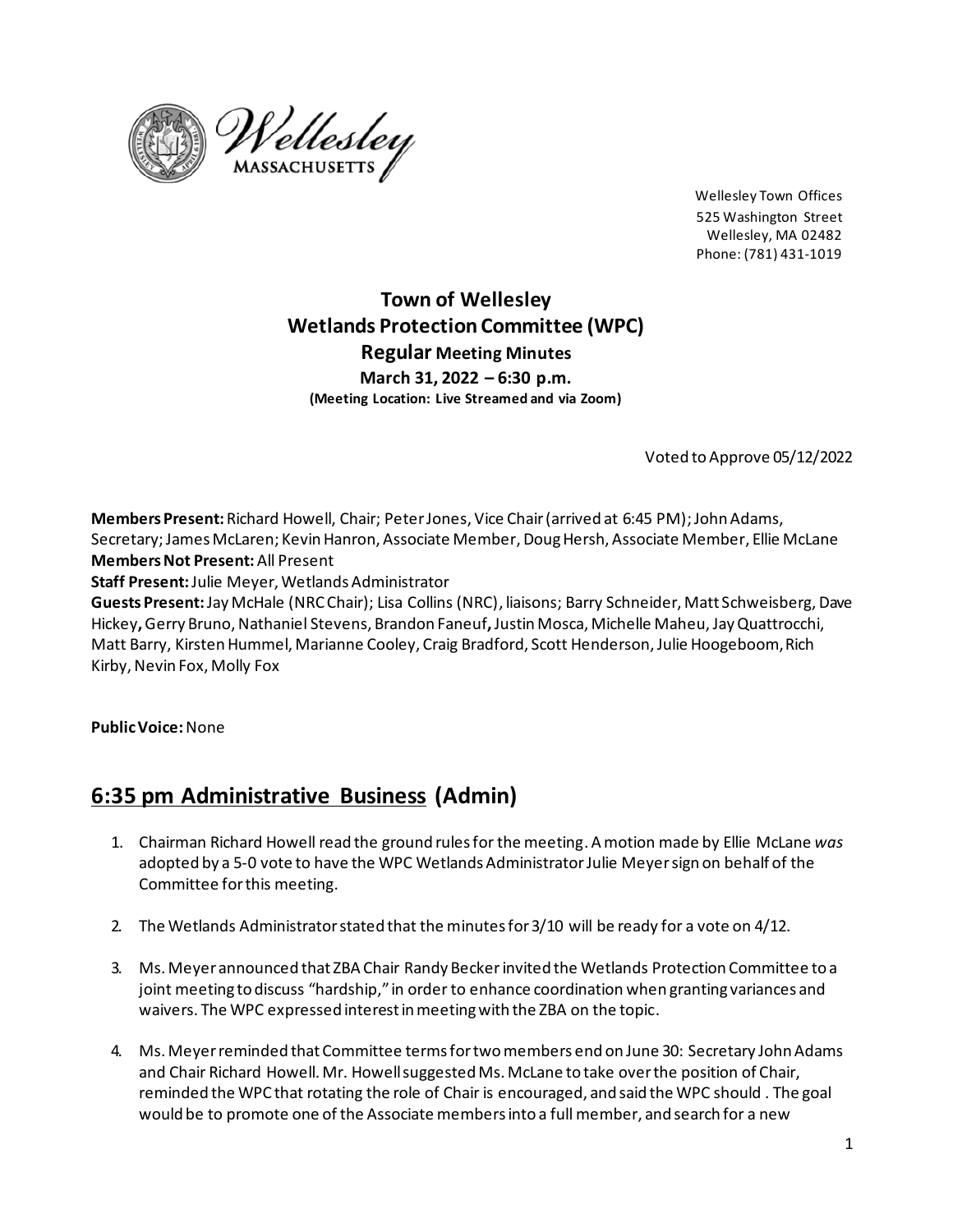Associate. Ellie McLane reminded the WPC that there were a couple of other candidates from the last round to reach out to. Richard asked the Wetlands Administrator to reach out to these residents.

## **6:49 pm Public Meeting Open (Chair)**

Chair Howell declared the opening of the public meeting and reminded participantsto discuss all issues via Zoom, mute and turn off video if not participating, notify the Chair regarding a request to speak to agenda items, and use Public Speak for matters not on the agenda.

# **Active Matters (Admin)**

**1. 81 Croton St** – Enforcement Order (continued) Attendees: Barry Schneider (owner), Matt Schweisberg (consultant) Discussion:

Consultant M. Schweisberg summarized his site visit observationsto the WPC. He stated there were no bordering vegetated wetlands and that he flagged the top of the bank. Chair R. Howell stated that he would like the consultant to make a quantification of lost habitat and then provide a plan to restore it. The WPC agreed to consider an NOI in October if the restoration is in place. The WPC decided that the due date for the fine for of \$7,200 would be April 1. The Wetlands Administrator stated she will reach out to the Town Counsel about how a homeowner may appeal a fine and provide that information to the owner.

- **2. 132 Glen Rd** Upon request by the Chair for updates, the Wetlands Administrator stated that she had erroneously placed that address on the meeting prep sheet but that it never made it to the agenda.
- **3. 80R Fuller Brook Rd** Ms. Meyer explained a letter is forthcoming for administrative approval for invasive species management in Walker Woods, Wellesley Conservation Land Trust property.
- **4. 9 Pierce Rd** Notice of Violation

Attendees: no one was present representing the residence.

Discussion: The Wetlands Administrator stated she did a site visit with the owner, confirmed that trees were cut in the buffer zone, and thatthe owner engaged a consultant to flag the wetland boundaries. The Administrator would like some confirmation that the boundaries shown on the ground are accurate. The WPC stated to continue the discussion after Ms. Meyersends a draft enforcement order requiring ahabitat assessment and a restoration plan and consider assessing a fine for the cut trees.

## **7:35 pm ‐ Official Start Public Meeting Open (Chair)**

### **7: 35 Public Voice** (Chair)

No one called in for Public Voice.

### **7:36 pm Public Hearings and Meetings (Committee)**

**1. 55 Rice St** (*cont.*NOI) – #324-0998 - Applicant: Town of Wellesley – Remove a building and add two buildings within the same footprint within Riverfront Area, Bordering Land Subject to Flooding, and Buffer Zone to Fuller Brook.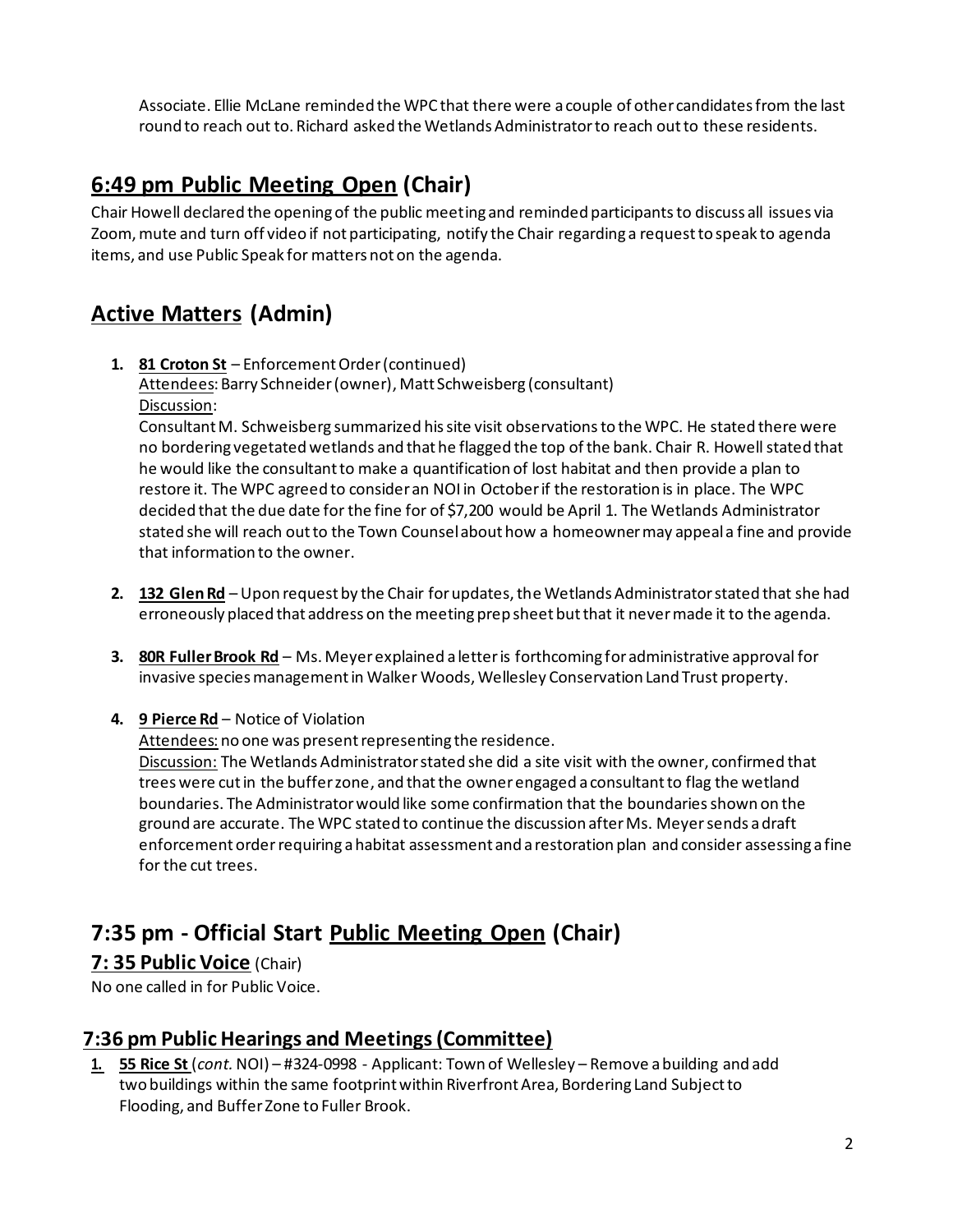#### **Attendees:** Dave Hickey, DPW; Gerry Bruno, DPW

**New Information:** DPW resubmitted a new Notice of Intent application to correct a clerical error on WPA form at Section C6. D. Hickey clarified that proposed vegetation for this project is minimal with will be just a few new planting areas near the ticket booth due to the active use of the project site. D. Hickey stated there will be lights over the restroom doors consisting of Dark-Sky compliant, cut-off style lighting for required code and safety needs. Stormwater was recalculated and claims that the mitigation still performs under performance standards. **Discussion:** P. Jones stated the project was what he expected to hear. **Public Voice**: Nathaniel Stevens, Brandon Faneuf

- • *Nathaniel Stevens*spoke on behalf of the Friends of Hunnewell Field. Mr. Stevens summarized a letter submitted to the WPC prior to the meeting, stating the application did not address issues raised previously, that the municipal project is being reviewed more leniently, and it does not address performance standards. Mr. Stevens stated that the wetland delineation provided relies on a decade-old delineation. In 2016 there was an acknowledgment of BVW and wonders where it had gone. Mr. Stevens reiterated that the revised NOI still does not meet performance standards for Riverfront Area; specifically, an alternatives analysis must be submitted butthe alternatives analysis offered does not consider the right factors; no adverse impact discussion was provided; no attempt to revegetate the 100-foot inner riparian was proposed and no wildlife habitat evaluation was required by the WPC. Mr. Stevens stated that with regards to Bordering Lands Subject to Flooding the NOI form says that zero work will be performed but the plans show that fill is proposed within the floodplain to support the buildings and walkways. Additionally, Mr. Stevens argued that as the application claims that the playing field was lowered by 0.2 feet in 2016, the documents he reviewed did not show any spot elevations so he is not convinced the field was lowered. Even if so, he stated the standards probably were not met as the 2015 NOI table of compensatory storage at each elevation does not compensate at each elevation by incremental flood storage method at elevation 129 or 131.
- • *Brandon Faneuf* of EcoSystem Solutions spoke on behalf of the Friends of Hunnewell Field. Mr. Faneuf clarified that the redevelopment provision should have been checked off on the NOI form. He wanted the WPC to require a wildlife habitat evaluation as there will be disturbance greater than 5,000 sf. Mr. Faneuf wants to state for the record that the WPC consider other work outside the project area and proposed work contained within this NOI.
- D. Hickey responded to the public voice comments: stating the wetland delineation is accurate as BVW is limited by the steep bank. He stated that the 2015 NOI provided a ½ -foot by ½ foot analysis to demonstrate that the field provided extra flood storage (64,000 cf). He stated that the project did submit an as-built with his stamp. D. Hickey reiterated that the fill was anticipated so compensation was provided for. He stated that the current project will fill slightly less volume than originally proposed by 250 cf.

**Discussion:** P. Jones stated his familiarity with the original project review and the site. He concluded that he did not see a need for a wildlife habitat assessment. Chair R. Howell added that he recalled the flood storage compensation offered.

**Decision:** The WPC accepted the wetland delineation as provided. The WPC agreed the project met buffer zone performance standards and agreed it is a Riverfront Area redevelopment project and thus should be reviewed under those performance standards. They accepted that the plan satisfies the criteria for buffer zone and riverfront area. The WPC agreed that a wildlife assessment is not needed for Riverfront Area or Buffer Zone performance standards. The agreed that the lighting around the bathrooms and concessions should be Dark Sky-Compliant. **Action(s):** The Wetlands Administrator will draft an Order of Conditions for the next meeting. The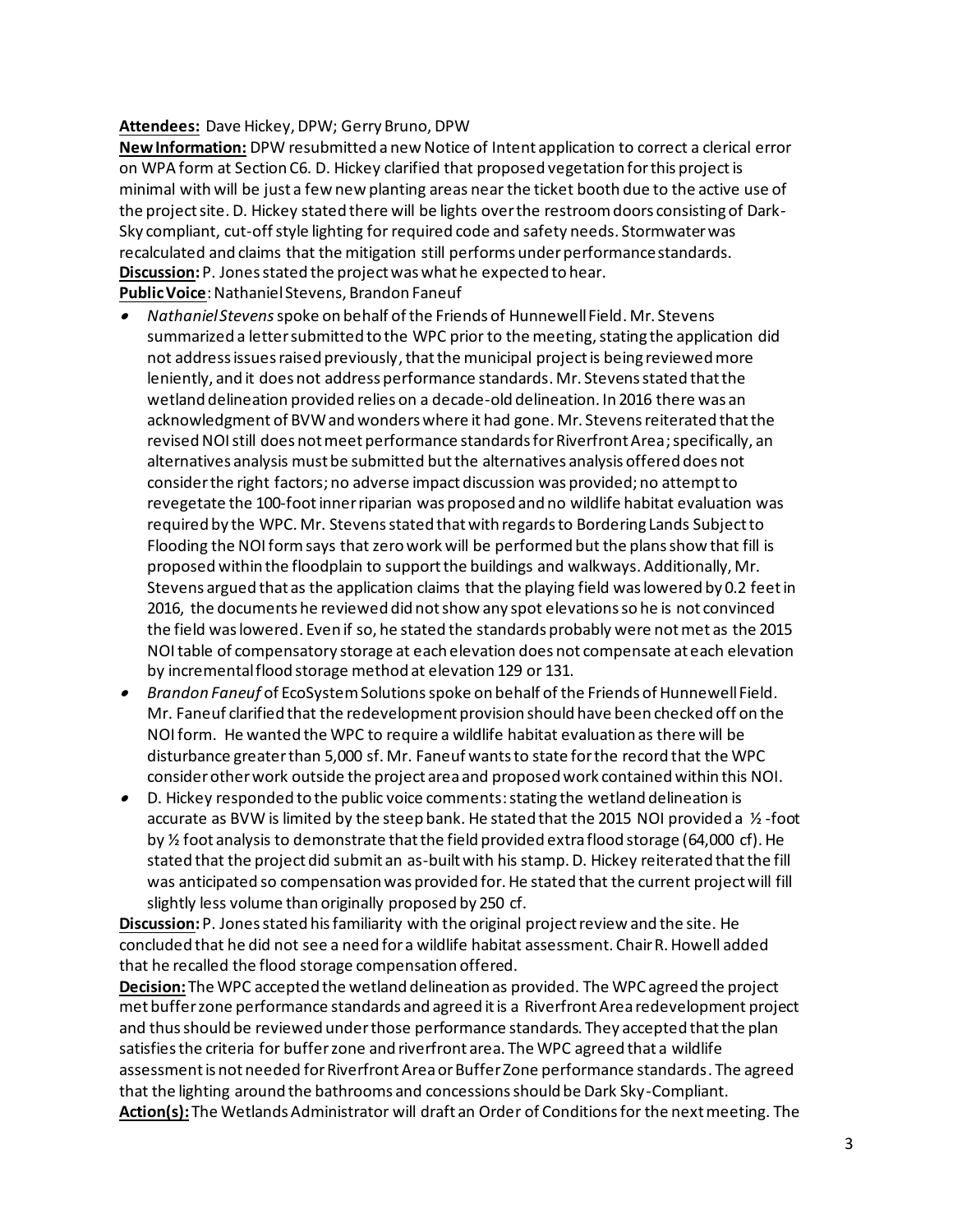discussion will continue at the next hearing on April 21. **Condition:**lighting around the bathrooms and concessions should be Dark Sky-Compliant.

**2. 106 Central Street (New RDA)** – after-the-fact fence construction adjacent to Lake Waban **Attendees:** Justin Musca, Michelle Mahue, Jay Quattrocchi, consultants; Maryann Cooley, Wellesley College

**Discussion:** Fence was constructed without a permit at 97 Pond Road in the buffer zone to Lake Waban, including within the 25-ft No-Disturbance Zone. Mr. Musca said there were repairs to existing fencing and a new post and rails were added in the southeast corner near the lake. Mr. Musca shared photos of the new fencing. The commission agreed that it is new construction and the fact that the work was unpermitted.

**Decision:** The WPC decided to issue a fine for committing four violations for encroachments into the 25-ft NDZ, plus a \$300 fine for not submitting the proper paperwork. The total fine is \$3,000. The WPC set a due date of April 7.

#### **Action Steps:**

**Administrator:** sending a letter and ticket to Wellesley College **Owners:** pay or appeal fine

**3. 97 Russell Rd.** (**renewed NOI**) #324-0943 – Applicant: John Mar – Demolition and rebuild of a deck within presumed 100-foot Buffer Zone to intermittent stream. **Attendees:**Michelle Jacobs

**New Information/Discussion:** Ms. Jacobs shared new plans for 97 Russell Road. The plan is a proposed construction of a driveway and carport, a stairway with retaining walls leading to the front patio, a new single-family home and installation of a stormwater drainage system and landscaping. Special conditions will include erosion controls to protect Morses Pond, limit demolition to a dry month so nothing washes into Pond, limit to excavation and construction to dry months.

**Decision:** continue to the next meeting – April 21.

**Actions:**

**Administrator:** Draft a "scaffold"draft Order of Conditions with special conditions. **Applicant:** Provide a revised planting plan.

**4. 106 Central St** (*new NOI*) MADEP #324-0997. Applicant: Michelle Maheu, Wellesley College, Irrigation installation & improve the area where the work is taking place on the campus of Wellesley College.

**Attendees:** Matt Barry, Kirsten Hummel, Maryann Cooley, Michelle Maheu, Craig Bradford. **New Information/Discussion:**New project in the surrounding area of the new irrigation system install on campus (106 Central Street). The work is around the five feet of the new Well casing and include a new pump. To get to the well they will run the conduit to the well and include some trenching. Plan is to have erosion control and stabilize the area around the project. Minor tree cutting around the project as well. The plan is to cut down a number of small trees and saplings. No trees expected to be cut are not five inches or larger in the buffer zone.

**Decision:**Continued to April 21 with an Order of Conditions.

**5. 17 Colby Rd** (*new NOI*) MADEP #324-09xx Applicant: Nevin & Molly Fox - construct patio, crushed stone pad, fence, and replant native species and add stormwater infiltration within the Buffer Zone and Riverfront Area to Sunnyside Brook and associated BVW

**Attendees:** Julie Hoogeboom, Scott Henderson, Rich Kirby, consultants; Nevin Fox, Molly Fox, owners